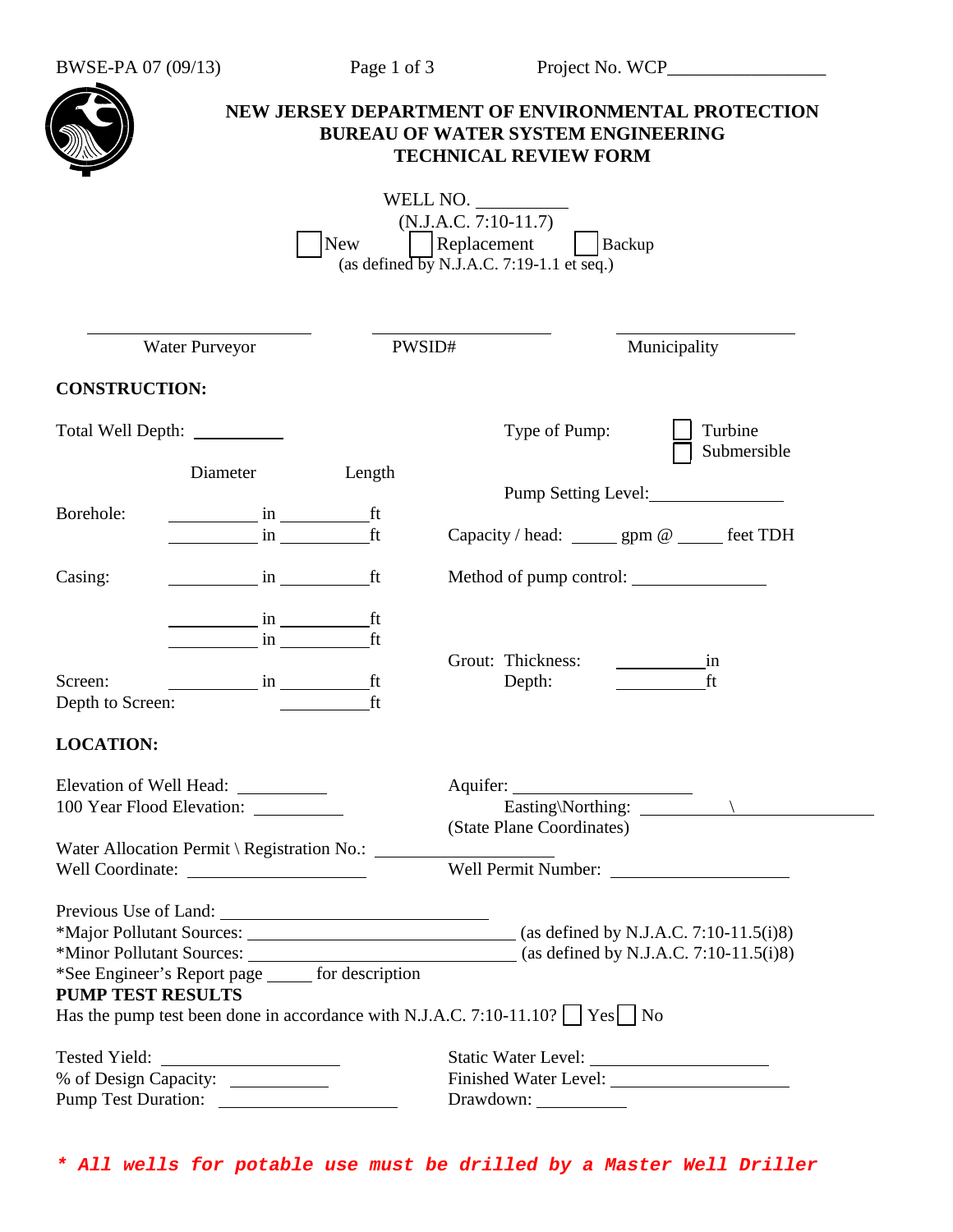## **WELL HEAD, DISCHARGE PIPING AND WELL HOUSE DESIGN:**

|                                                                                                                                                                          | <b>YES</b> | N <sub>O</sub> | N/A |
|--------------------------------------------------------------------------------------------------------------------------------------------------------------------------|------------|----------------|-----|
| 1. Is the base of the well head at least 12 inches above the pump house floor<br>or surrounding grade (N.J.A.C. 7:10-11.7(i)2?                                           |            |                |     |
| 2. Is the well head properly sealed to prevent contamination (N.J.A.C. 7:10-11.7(i)1?                                                                                    |            |                |     |
| 3. Is the well head and floor above the 100 year flood elevation (N.J.A.C. 7:10-11.7(i)3?                                                                                |            |                |     |
| 4. Is the following ancillary well piping and equipment provided in the following order?                                                                                 |            |                |     |
| a. Check valve located between the pump and any blowoff, bypass,<br>or other connection (except air relief valve) to the discharge piping<br>$(N.J.A.C. 7:10-11.7(g)1)?$ |            |                |     |
| b. Blowoff which terminates above ground via an air gap and is<br>protected against contamination (N.J.A.C.7:10-11.7(g)2)?                                               |            |                |     |
| c. Shutoff valve located after the blowoff to allow water to be<br>discharged to waste without entering the distribution system<br>$(N.J.A.C. 7:10-11.7(g)3)?$           |            |                |     |
| d. Air relief valve located between the pump and the check valve<br>$(N.J.A.C. 7:10-11.7(g)4?$                                                                           |            |                |     |
| e. Protected access to the well to permit the direct measurement of the water level<br>$(N.J.A.C.7:10-11.7(g)5)?$                                                        |            |                |     |
| f. Totalizing flow meter before the blowoff $(N.J.A.C.7:10-11.7(g)5)$ ?                                                                                                  |            |                |     |
| g. Screened, down facing well casing vent $(N.J.A.C.7:10-11.7(g)5)$ ?                                                                                                    |            |                |     |
| h. Water level indicator $(N.J.A.C.7:10-11.7(g)5)?$                                                                                                                      |            |                |     |
| i. Discharge pressure gauge $(N.J.A.C.7:10-11.7(g)5)?$                                                                                                                   |            |                |     |
| j. Raw water sample tap $(N.J.A.C.7:10-11.7(g)5)?$                                                                                                                       |            |                |     |
| 5. Finished water sample tap (after a minimum of 5 minutes chlorine contact time)<br>$(N.J.A.C. 7:10-11.16(e) 2?$                                                        |            |                |     |
| 6. Is the pump house floor above the highest flood elevation and sloped away<br>from the well head (N.J.A.C. $7:10-11.7(i)2?$                                            |            |                |     |
| 7. Is there proper drainage around the well building?                                                                                                                    |            |                |     |
| 8. Will access to the well be impeded during flooding?                                                                                                                   |            |                |     |